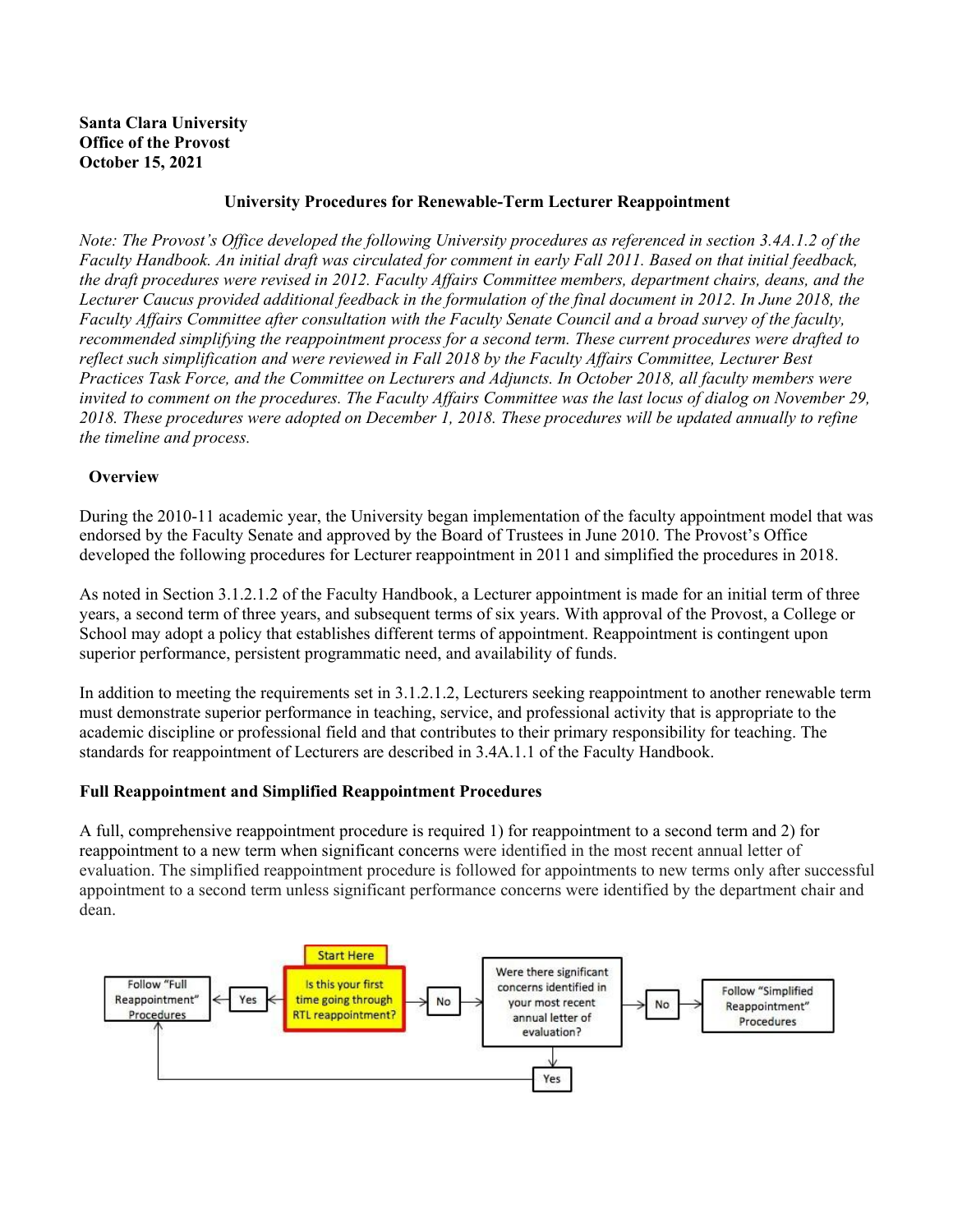## **General Procedures**

As noted above, reappointment is contingent upon superior performance, persistent programmatic need, and availability of funds. The presence of persistent programmatic need and the anticipated availability of funds must be confirmed before an application for reappointment can be submitted.

#### *1.* **Renewable-term Lecturer Full Reappointment Procedure**

#### *1.1 Target Dates for Full Reappointment Procedure*

| October 4, 2021   | The Provost's Office with the dean's offices identifies Lecturers who are in the last year of<br>appointment.                                                                                                                                              |
|-------------------|------------------------------------------------------------------------------------------------------------------------------------------------------------------------------------------------------------------------------------------------------------|
| February 7, 2022  | Deans, in consultation with chairs, complete analysis of persistent programmatic need<br>(following the process described in the Implementation Guidelines Section I.2).                                                                                   |
|                   | In cases of reappointment to a third or subsequent term the dean and department chair will<br>review the Lecturer's annual evaluations and confirm that the Lecturer demonstrates<br>superior performance in teaching, service, and professional activity. |
| February 18, 2022 | In consultation with the Provost, the dean determines whether there is persistent<br>programmatic need, anticipated availability of funds, length of next term, and the<br>reappointment procedure for which the Lecturer qualifies (full or simplified).  |
| February 25, 2022 | The candidate is notified in writing by the Dean whether there is persistent programmatic<br>need, anticipated availability of funds for the position, length of next term, and the<br>reappointment procedure (full or simplified).                       |
| April 11, 2022    | Full applications for reappointment are due to the Lecturer's department chair and dean<br>through Faculty180.                                                                                                                                             |
| May 9, 2022       | The department makes a reappointment recommendation to the dean.                                                                                                                                                                                           |
| June 6, 2022      | After consultation with the Provost, the dean notifies the candidate of the reappointment<br>decision. If the decision is negative, the candidate will receive a final one-year<br>appointment.                                                            |

## *1.2 Specific Full Procedure for the Candidate*

Candidates should carefully review the *Policies and Procedures for Reappointment and Promotion of Non-Tenure-Track Faculty* in Section 3.4A of the Faculty Handbook.

Candidates must provide reappointment application materials electronically in Faculty180 by the deadline listed above. The application should include supporting documentation from the *most recent appointment term* that will provide evidence of superior performance in teaching, service, and professional activity that is appropriate to the academic discipline or professional field and that contributes to their primary responsibility for teaching. The application must include the following materials, submitted electronically, for the most recent appointment term.

• Syllabi for courses taught for the most recent appointment term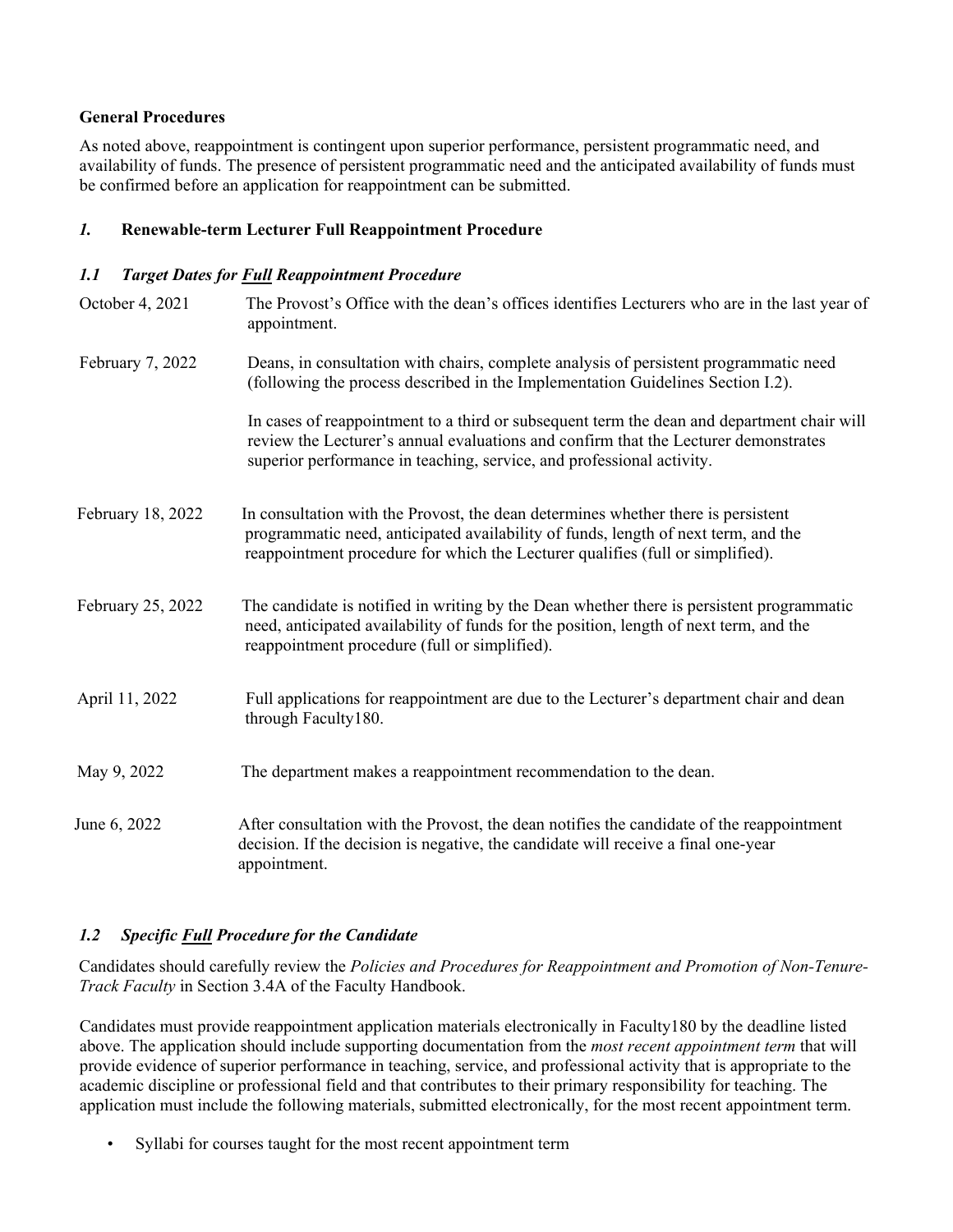- Reports on direct observation of the candidate's teaching, if available
- Departmental evaluations
- Faculty activity reports (FARs)
- Evidence of superior teaching
- Evidence of professional activity
- Evidence of service contributions
- Copies of student evaluations (SETs) for each course. (Note: The Provost's Office will upload a Summary SET report. Faculty may choose whether to include SETs for the Winter 2020 and Spring 2020 terms. If the faculty member chooses not to include them, they should not be reviewed by evaluators or by the dean. These terms will not be included in the comparative summaries provided as part of the Provost's Office Summary SET report.)

A chronological listing of courses taught by year including enrollments will be provided within Faculty180. If a majority of the candidate's teaching is done outside of the traditional classroom then the candidate should provide additional evidence such as narrative evaluations and the like. A personal statement and CV may be submitted but are not required. Letters from external reviewers are not allowed as part of the file unless approved in advance by the dean. Other supporting materials are not required.

The Dean shall notify the candidate of the decision in writing. The process for reconsideration of a negative decision is described in section 3.4A.1.4 of the Faculty Handbook.

# *1.3 Specific Full Procedure for the Department and Dean*

The *Faculty Handbook* outlines Procedures for Review of Applications for Reappointment of Lecturers (3.4A.1.3). Specifically, each department shall review applications for reappointment of Lecturers in accordance with procedures set by the dean. As the department reviews the candidate's application, the Standards for Reappointment of Lecturers (3.4A.1.1, provided as Appendix I below) should guide a comprehensive evaluation of the application. All application materials should be carefully considered. All tenured faculty and Senior Lecturers in the applicant's department shall be eligible to participate in the review of applications. With the approval of the dean, faculty in a large department who are eligible to participate may elect a committee of eligible faculty to conduct the review on behalf of the whole department.

The department shall either *highly recommend, recommend, or not recommend* reappointment. The chair shall convey the recommendation of the department, along with a report explaining that recommendation, to the dean through Faculty180.

After consulting with the Provost, the dean shall make the final decision and inform the candidate of that decision in writing.

## *2.* **Simplified Procedure for Renewable-Term Lecturer Reappointment**

The simplified reappointment procedure is followed for appointments to a third or subsequent term unless significant performance concerns are identified by the department chair and/or dean in evaluative materials from the current term.

## *2.1 Target Dates for Simplified Reappointment Procedures*

| October 4, 2021  | The Provost's Office with the dean's offices confirms Lecturer positions that are in the<br>last year of a term of appointment.                                          |
|------------------|--------------------------------------------------------------------------------------------------------------------------------------------------------------------------|
| February 7, 2022 | Deans, in consultation with chairs, complete analysis of persistent programmatic need<br>(following the process described in the Implementation Guidelines Section I.2). |
|                  | In cases of reappointment to a third or subsequent term the dean and department chair will                                                                               |